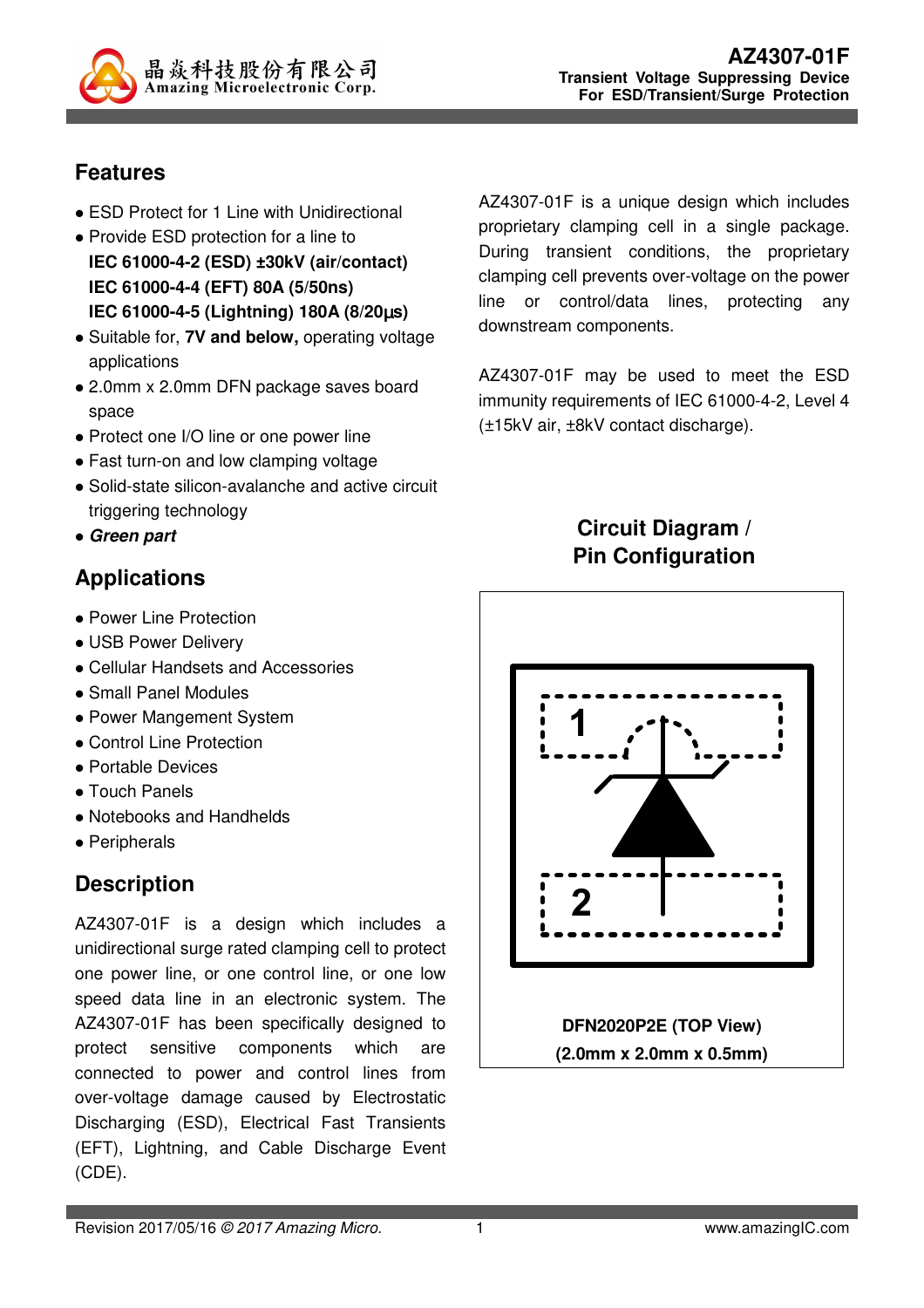

#### **SPECIFICATIONS**

| <b>ABSOLUTE MAXIMUM RATINGS</b>                |                               |                 |              |  |
|------------------------------------------------|-------------------------------|-----------------|--------------|--|
| <b>PARAMETER</b>                               | <b>SYMBOL</b>                 | <b>RATING</b>   | <b>UNITS</b> |  |
| Peak Pulse Current                             | $I_{PP-1}$ (Note 1)           | 180             | A            |  |
|                                                | $I_{PP-2}$ (Note 2)           | 115             |              |  |
| Operating Supply Voltage (pin-1 to pin-2)      | $V_{DC}$                      | 7.7             | V            |  |
| pin-1 to pin-2 ESD per IEC 61000-4-2 (Air)     | $V_{ESD-1}$                   | ±30             | kV           |  |
| pin-1 to pin-2 ESD per IEC 61000-4-2 (Contact) | $\mathsf{V}_{\mathsf{ESD-2}}$ | ±30             |              |  |
| <b>Lead Soldering Temperature</b>              | $T_{SOL}$                     | 260 (10 sec.)   | $^{\circ}C$  |  |
| <b>Operating Temperature</b>                   | $\mathsf{T}_{\mathsf{OP}}$    | $-55$ to $+85$  | $^{\circ}C$  |  |
| Storage Temperature                            | ${\sf T}_{\text{STO}}$        | $-55$ to $+150$ | $^{\circ}C$  |  |

| <b>ELECTRICAL CHARACTERISTICS</b>               |                    |                                                                                     |     |            |            |              |
|-------------------------------------------------|--------------------|-------------------------------------------------------------------------------------|-----|------------|------------|--------------|
| <b>PARAMETER</b>                                | <b>SYMBOL</b>      | <b>CONDITIONS</b>                                                                   |     | <b>TYP</b> | <b>MAX</b> | <b>UNITS</b> |
| <b>Reverse Stand-Off</b>                        | $V_{RWM}$          | pin-1 to pin-2, $T = 25$ °C.                                                        |     |            | 7          | V            |
| Voltage                                         |                    |                                                                                     |     |            |            |              |
| Reverse Leakage                                 |                    | $V_{BWM}$ = 7V, T = 25 °C,                                                          |     |            | 1.0        | μA           |
| Current                                         | $I_{\text{Leak}}$  | pin-1 to pin-2.                                                                     |     |            |            |              |
| Reverse Breakdown                               |                    | $I_{\text{BV}} = 1 \text{mA}, T = 25 \text{ °C}, \text{pin-1 to}$                   | 7.8 |            | 10.5       | V            |
| Voltage                                         | $V_{BV}$           | pin-2.                                                                              |     |            |            |              |
| <b>Forward Voltage</b>                          | $V_F$              | $I_F = 15 \text{mA}, T = 25 \degree \text{C}, \text{pin-2 to}$<br>pin-1.            | 0.5 |            | 1.2        | $\vee$       |
| Surge Clamping<br>Voltage (Note 1)              | $V_{CL-surface}$   | $I_{PP}$ = 180A, tp= 8/20 $\mu$ s, pin-1 to<br>pin-2, $T = 25$ °C.                  |     | 19         |            | $\vee$       |
| <b>ESD Clamping</b><br>Voltage (Note 3)         | $V_{\text{clamp}}$ | IEC 61000-4-2 +8kV ( $I_{TLP}$ =<br>16A), Contact mode, pin-1 to<br>pin-2, T=25 °C. |     | 9.5        |            | $\vee$       |
| <b>ESD Dynamic</b><br><b>Turn-on Resistance</b> | $H_{dynamic}$      | IEC 61000-4-2 0~+8kV,<br>Contact mode, pin-1 to pin-2,<br>$T=25$ °C.                |     | 0.05       |            | Ω            |
| Channel Input<br>Capacitance                    | $C_{\text{IN}}$    | $V_B = 0V$ , f = 1MHz, T=25 °C,<br>pin-1 to pin-2.                                  |     | 1.65       | 2          | nF           |

Note 1: The Peak Pulse Current measured conditions: tp =8/20us, 2 ohm source impedance.

Note 2: The Peak Pulse Current measured conditions: tp =8/20us, 42 ohm source impedance.

Note 3: ESD Clamping Voltage was measured by Transmission Line Pulsing (TLP) System.

TLP conditions:  $Z_0 = 50\Omega$ , tp= 100ns, tr= 1ns.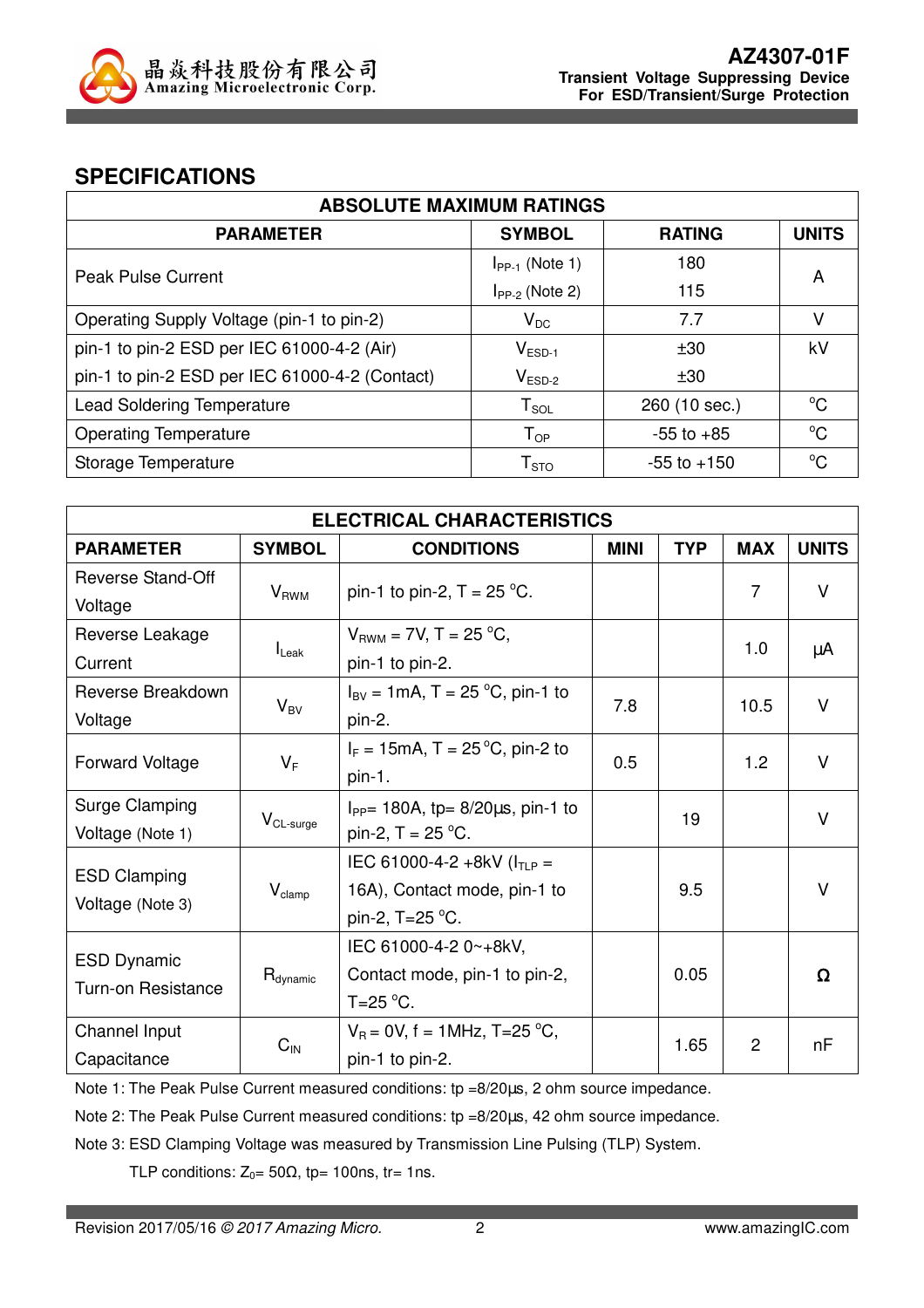

# **Typical Characteristics**





**Typical Variation of C<sub>IN</sub> vs. V<sub>IN</sub> 2000 f = 1MHz, T = 25**°**C Pin-1 to Pin-2 1500** Input Capacitance (pF) **Input Capacitance (pF) 1000 500 0 0 1 2 3 4 5 6 7 Input Voltage (V)**

**Transmission Line Pulsing (TLP) Measurement**

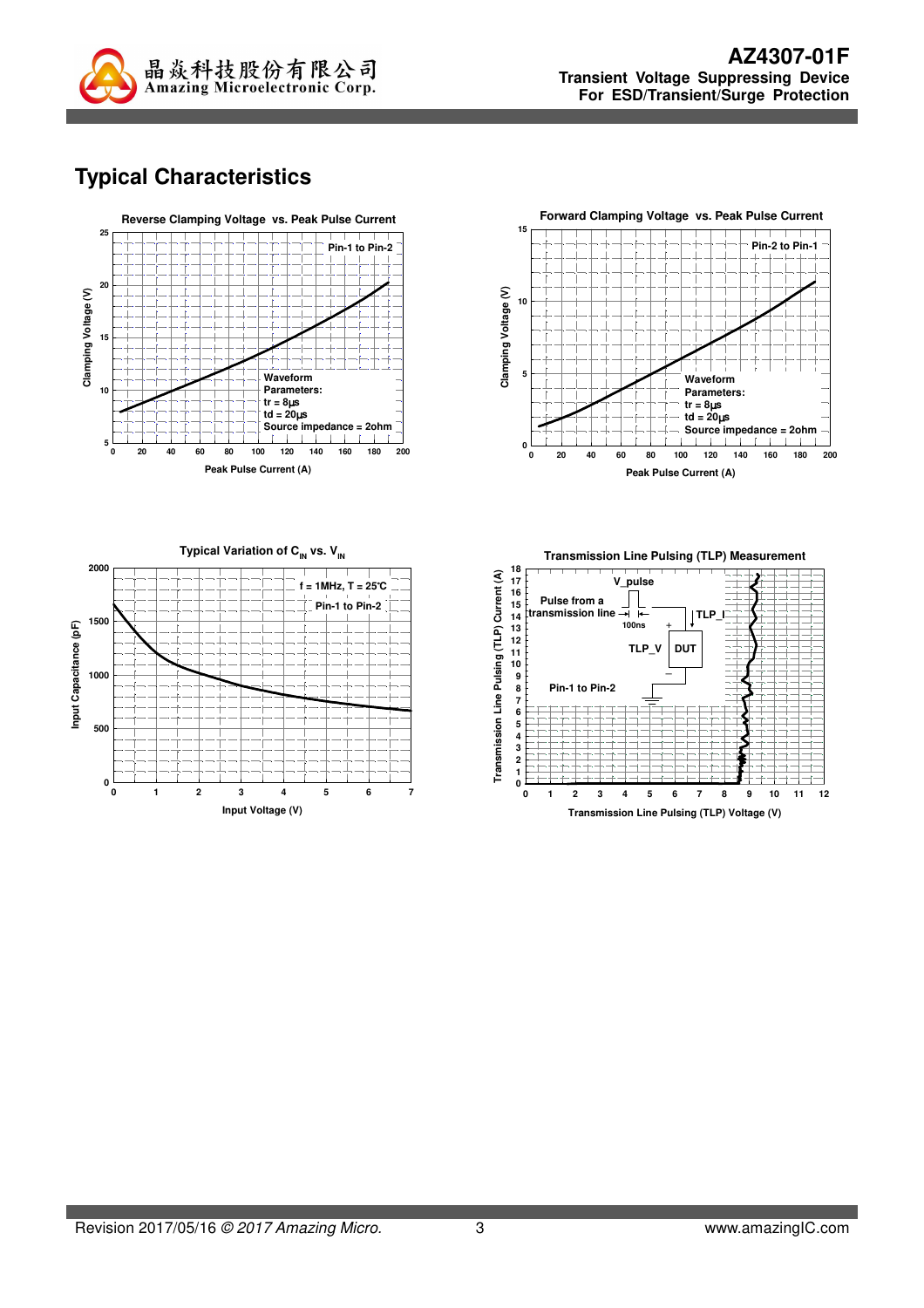

## **Applications**

The AZ4307-01F is designed to protect one line against system ESD/EFT/Lightning pulses by clamping them to an acceptable reference.

The usage of the AZ4307-01F is shown in Fig. 1. Protected lines, such as data lines, control lines, or power lines, are connected at pin 1. The pin 2 should be connected directly to a ground plane on the board. All path lengths connected to the pins of AZ4307-01F should be kept as short as possible to minimize parasitic inductance in the board traces.

In order to obtain enough suppression of ESD induced transient, good circuit board is critical. Thus, the following guidelines are recommended:

- Minimize the path length between the protected lines and the AZ4307-01F.
- Place the AZ4307-01F near the input terminals or connectors to restrict transient coupling.
- The ESD current return path to ground should be kept as short as possible.
- Use ground planes whenever possible.
- NEVER route critical signals near board edges and near the lines which the ESD transient easily injects to.



**Fig. 1**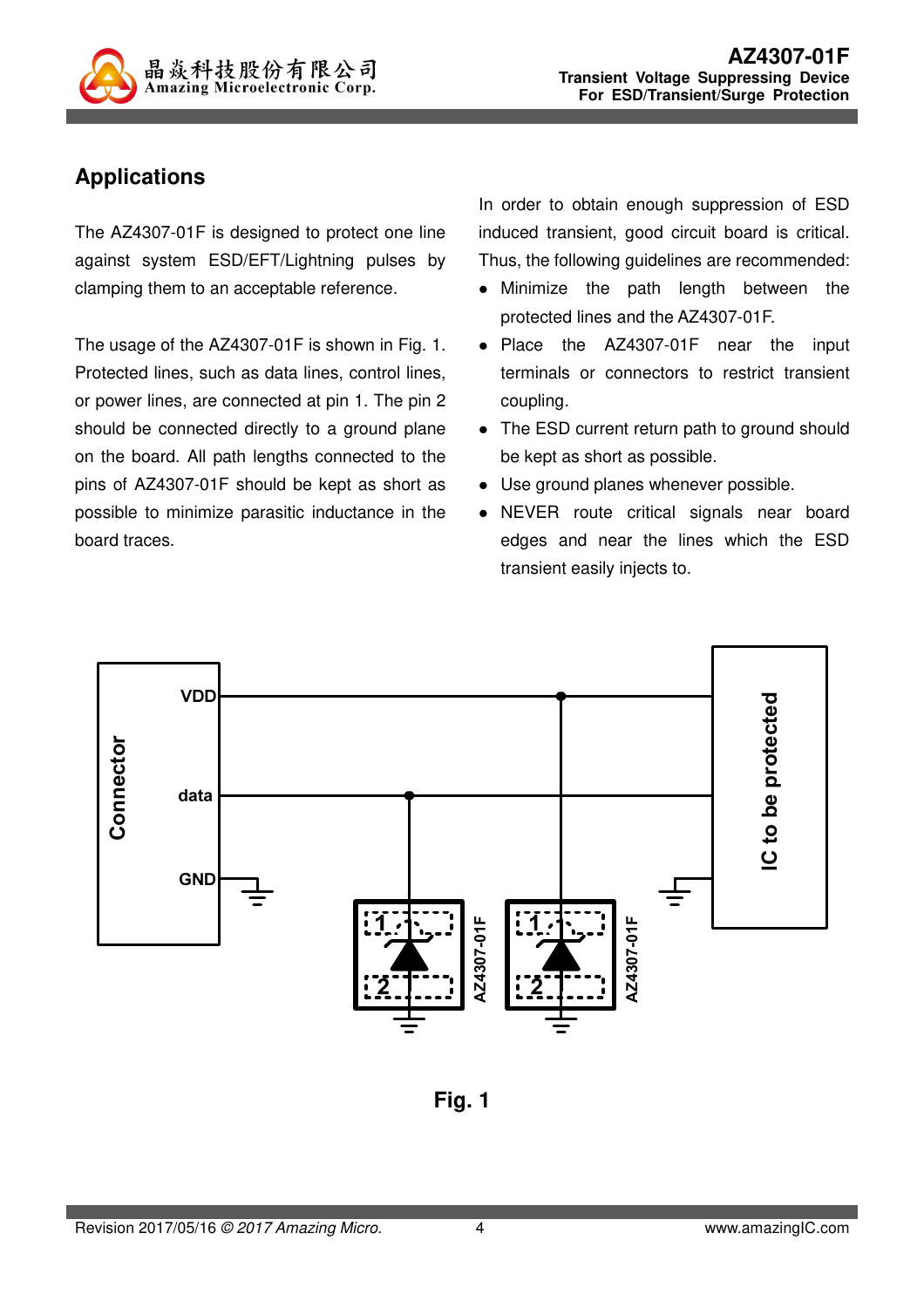

Fig. 2 shows another simplified example of using AZ4307-01F to protect the control lines, low speed data lines, and power lines from ESD transient stress.



**Fig. 2**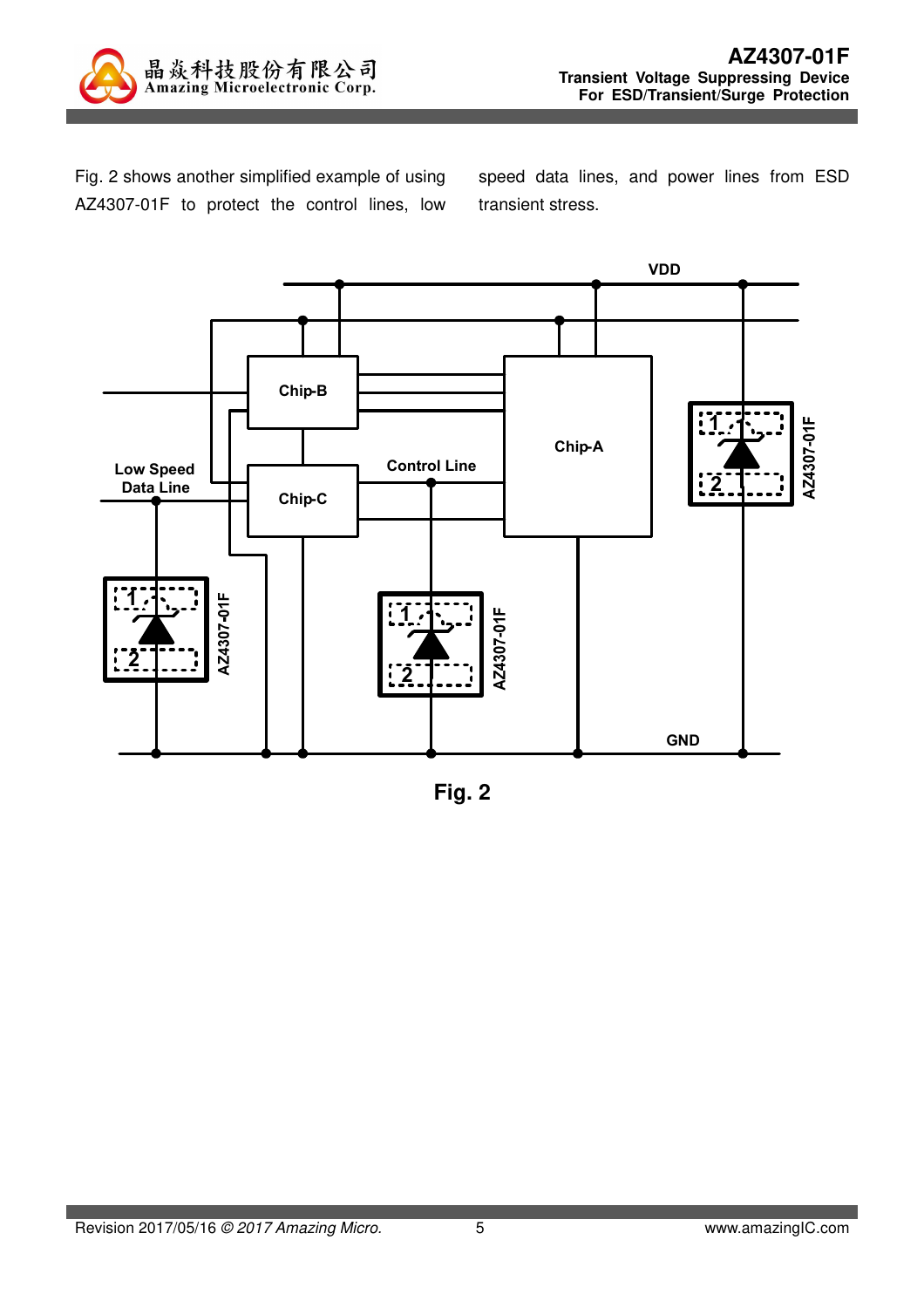

## **Mechanical Details**

**DFN2020P2E PACKAGE DIAGRAMS** 







**BOTTOM VIEW** 

**TOP VIEW** 

 $\Box$  $_{\rm A1}$ 

SIDE VIEW



**Land Layout**





Notes:

This LAND LAYOUT is for reference purposes only. Please consult your manufacturing partners to ensure your company's PCB design guidelines are met.

$$
\overbrace{\hspace{1.5cm}}
$$